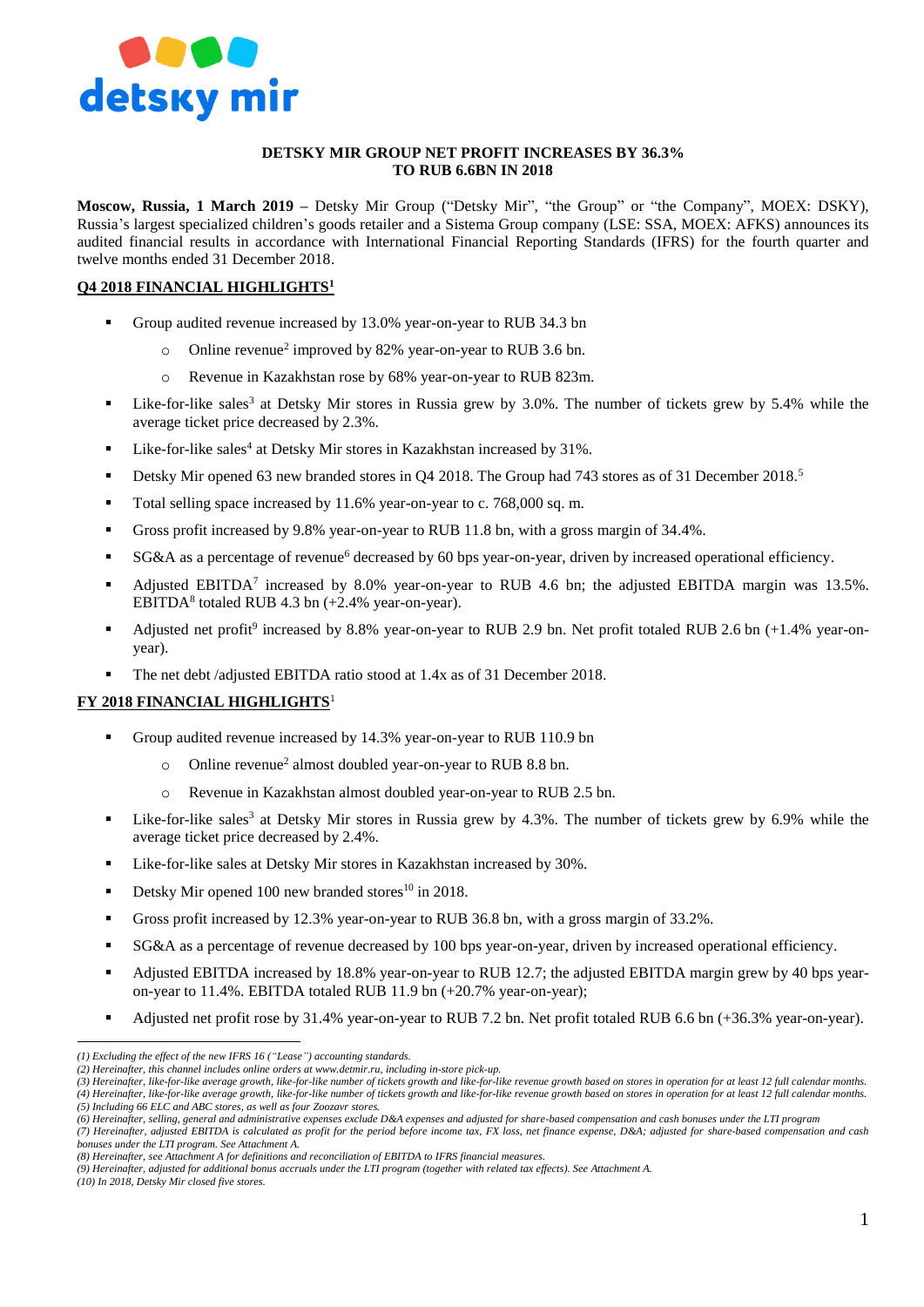### **EVENTS AFTER THE REPORTING PERIOD**

In February 2019, Detsky Mir Group opened its first store in the Belarusian capital Minsk, with total selling space of 1,690 sq m. Detsky Mir Group entered the Belarusian market under the Detmir brand, in line with its website's domain name (detmir.ru in Russia and detmir.by in Belarus).

## **Vladimir Chirakhov, PJSC Detsky Mir Chief Executive Officer, said:**

*"In 2018, Detsky Mir Group further strengthened its leading position in the children's goods market and improved its operational efficiency. Despite the stagnation of the children's goods market in Russia, our Company grew at a fast pace and increased revenues 14.3% to RUB 110.9bn. The key achievements of last year include the opening of 100 new stores, the doubling of online sales and a 36.3% increase in net profit.* 

*"The key strategic goal of Detsky Mir is consolidation of the children's goods market in Russia, Kazakhstan and Belarus. We aim to achieve this by expanding the chain, developing omni-channel sales and offering affordable and diverse products, including store brands. Detsky Mir retail chain has considerable growth potential, which is why we plan to open at least 300 more stores in the medium term.* 

*"Our team will continue to make every effort to increase the Company's market capitalisation and dividend payments. In Q4 2018, Detsky Mir's net profit under RAS may amount to RUB 3.3bn, which gives grounds for the Company's management to recommend distributing all net profit as annual dividends."*

## **OPERATING HIGHLIGHTS**

|                                           |         |          | 2018       | 2017           |         | Change     |
|-------------------------------------------|---------|----------|------------|----------------|---------|------------|
| <b>Number of stores</b>                   |         |          | 743        | 622            |         | 19.5%      |
| Detsky Mir                                |         |          | 673        | 578            |         | 16.4%      |
| ELC & ABC                                 |         |          | 66         | 44             |         | 50.0%      |
| Zoozavr                                   |         |          | 4          |                |         |            |
| Selling space ('000, sq.m.)               |         |          | 768        | 688            |         | 11.6%      |
| <b>Russian Ruble (RUB), million</b>       | Q4 2018 | Q4 2017  | Change     | <b>FY 2018</b> | FY 2017 | Change     |
| Detsky Mir in Russia                      | 33,101  | 29,524   | 12.1%      | 107,428        | 94,734  | 13.4%      |
| Detsky Mir in Kazakhstan                  | 823     | 490      | 68.2%      | 2,513          | 1,350   | 86.1%      |
| ELC & ABC <sup>11</sup>                   | 384     | 341      | 12.6%      | 933            | 919     | 1.5%       |
| <b>Total Revenue</b>                      | 34,308  | 30,354   | 13.0%      | 110,874        | 97,003  | 14.3%      |
| <b>Detsky Mir in Russia</b>               | Q4 2018 | Q4 2017  | Change     | <b>FY 2018</b> | FY 2017 | Change     |
| Like-for-like revenue growth              | 3.0%    | 7.2%     | (4.2 p.p.) | 4.3%           | 7.2%    | (2.9 p.p.) |
| Like-for-like number of tickets<br>growth | 5.4%    | 14.1%    | (8.7 p.p.) | 6.9%           | 12.2%   | (5.3 p.p.) |
| Like-for-like average ticket growth       | $-2.3%$ | $-6.0\%$ | 3.7 p.p.   | $-2.4%$        | $-4.4%$ | 2.0 p.p.   |

In 2018, the Company fulfilled its plans to expand the retail chain. 100 new Detsky Mir stores were launched, more than half of them during the last quarter. In addition, Detsky Mir continued its active regional and international expansion. In 2018, 33 debut stores opened in new cities Russia and Kazakhstan. The Company entered a new region, the Far East, with stores opening in Blagoveshchensk, Vladivostok and Khabarovsk.

At the end of the reporting year, Detsky Mir Group included 743 stores: 673 Detsky Mir stores in 252 cities of Russia and Kazakhstan and 66 ELC and ABC stores. As part of Company's strategy to enter a new market, four pilot pet stores called Zoozavr were launched in December 2018. Total selling space across all the Group's stores is 768,000 sq m (+11.6% YoY).

Consolidated revenues grew 14.3% to RUB 110.9bn. Revenue growth was driven by the large number of new stores opened in 2018, high growth of like-for-like (LFL) sales at Detsky Mir stores in Russia (4.3%) and more intensive utilisation of stores

 $\overline{a}$ *(11) This segment includes Zoozavr performance.*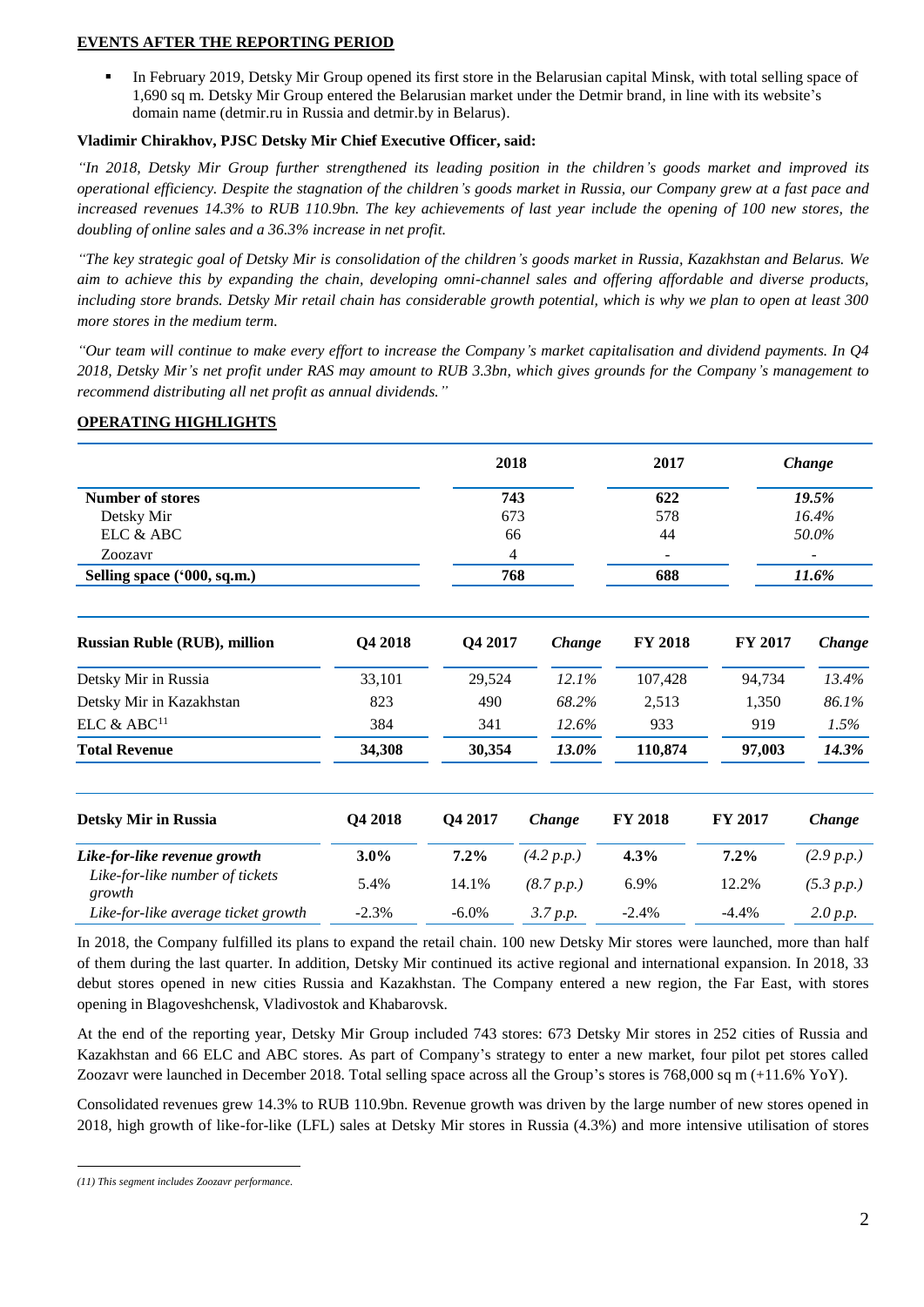opened in 2017. The Detsky Mir chain in Kazakhstan also made a significant contribution to the Group's sales growth, almost doubling revenue and increasing LFL sales by 30% YoY.

Toys continue to be a key category, with high growth of LFL sales. The share of this category in total sales at Detsky Mir's chain in Russia was 33% in 2018. Other important categories include products for newborns (32%) and clothing & footwear (25%).

In 2018, the online channel's revenue amounted to RUB 8.8bn, almost twice as much as in 2017. The online store accounted for 7.9% of total revenue. One of the key drivers of online revenue growth in the reporting year was the In-Store Pickup service. Revenue from online orders collected at Detsky Mir retail outlets increased to 77% of the online store's total revenue.

## **FINANCIAL HIGHLIGHTS**

#### **Income Statement Highlights<sup>12</sup>**

 $\overline{a}$ 

| <b>Russian Ruble (RUB), million</b> |          | <b>IAS 17</b> |           |          |
|-------------------------------------|----------|---------------|-----------|----------|
|                                     | Q4 2018  | Q4 2017       | Change    | Q4 2018  |
| <b>Revenue</b>                      | 34,308   | 30,354        | 13.0%     | 34,308   |
| Online store                        | 3,641    | 2,002         | 81.9%     | 3,641    |
| <b>Gross profit</b>                 | 11 805   | 10,751        | 9.8%      | 11,805   |
| Gross profit margin,%               | 34.4%    | 35,4%         | $-1.0\%$  | 34.4%    |
| SG&A                                | (7, 148) | (6,483)       | 10.3%     | (5,411)  |
| % of revenue                        | $-20.8%$ | $-21.4%$      | 0.6%      | $-15.8%$ |
| Other operating expenses            | (24)     | 23            | $-202.1%$ | (23)     |
| <b>EBITDA</b>                       | 4,268    | 4,170         | 2.4%      | 6,007    |
| EBITDA margin, $%$                  | 12.4%    | 13.7%         | $-1.3%$   | 17,5%    |
| <b>Adjusted EBITDA</b>              | 4,633    | 4,291         | 8.0%      | 6,372    |
| Adjusted EBITDA margin, %           | 13.5%    | 14.1%         | $-0.6%$   | 18.6%    |
| Profit for the period               | 2,567    | 2,532         | 1.4%      | 3,427    |
| Profit margin, %                    | 7.5%     | 8.3%          | $-0.8%$   | $10.0\%$ |
| Adjusted profit for the period      | 2,859    | 2,628         | 8.8%      | 3,719    |
| Adjusted profit margin, %           | 8.3%     | 8.7%          | $-0.4%$   | 10.8%    |

| <b>Russian Ruble (RUB), million</b> | <b>IAS 17</b>  | Change         | <b>IFRS 16</b> |                |
|-------------------------------------|----------------|----------------|----------------|----------------|
|                                     | <b>FY 2018</b> | <b>FY 2017</b> |                | <b>FY 2018</b> |
| <b>Revenue</b>                      | 110,874        | 97,003         | 14.3%          | 110.874        |
| Online store                        | 8,771          | 4,637          | 89.2%          | 8,771          |
| <b>Gross profit</b>                 | 36,829         | 32,798         | 12.3%          | 36,829         |
| Gross profit margin,%               | 33.2%          | 33.8%          | $-0.6\%$       | 33.2%          |
| SG&A                                | (24, 116)      | (22, 127)      | $9.0\%$        | (15,668)       |
| % of revenue                        | $-21.8%$       | $-22.8%$       | $1.0\%$        | $-14.1\%$      |
| Other operating expenses            | (48)           | (8)            | 509.6%         | (47)           |
| <b>EBITDA</b>                       | 11,883         | 9,843          | 20.7%          | 20,332         |
| EBITDA margin, %                    | 10.7%          | 10.1%          | $0.6\%$        | 18.3%          |

*(12) Although the Company has applied IFRS 16 "Lease" as of January 1, 2018, the comparison of key financial indicators of unaudited financial statements is provided without reference to the application of IFRS 16. In the transition to the new standard, the comparative figures were not reconciled for 2017.*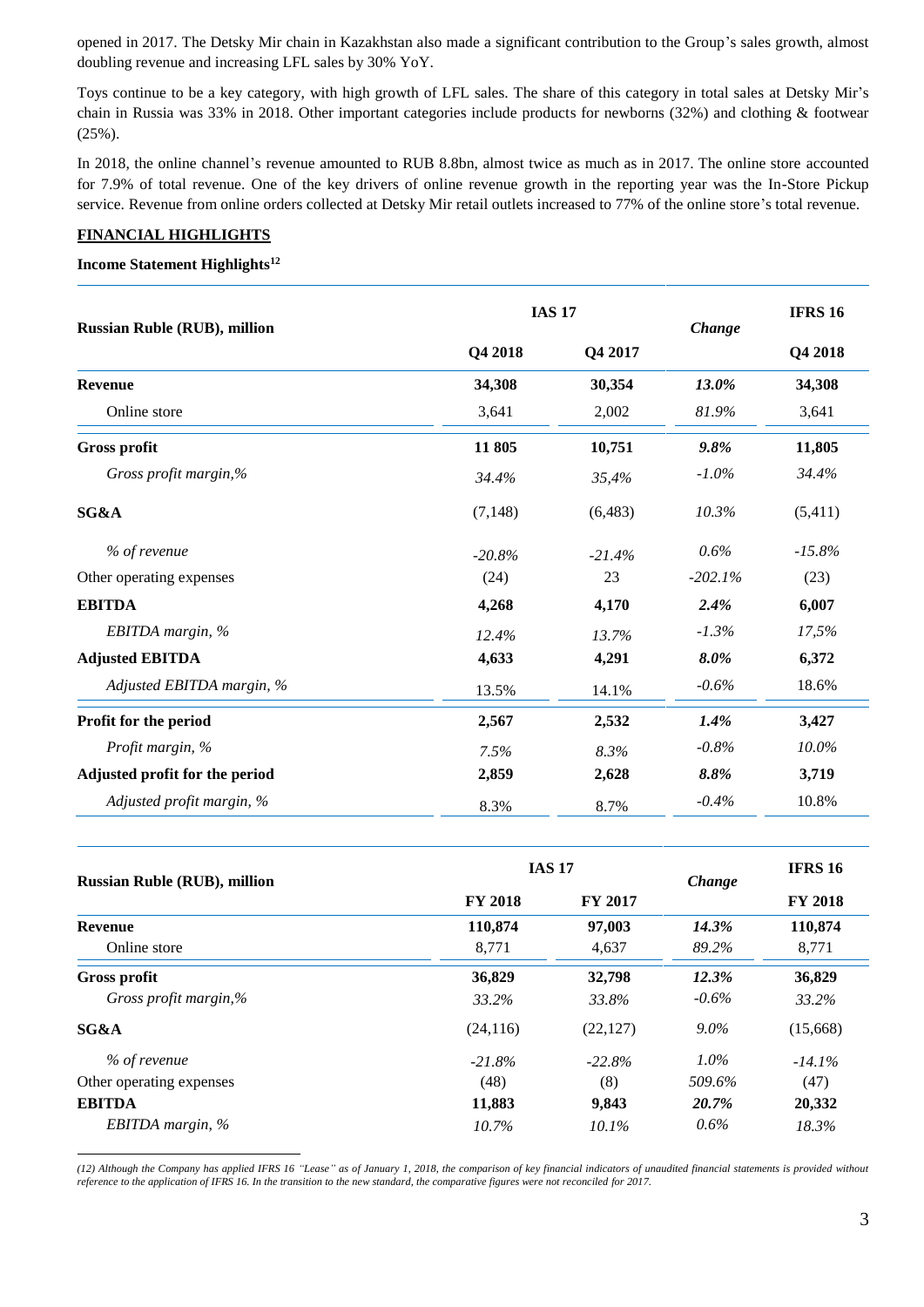| <b>Adjusted EBITDA</b>         | 12,665  | 10,663         | 18.8%   | 21,114  |
|--------------------------------|---------|----------------|---------|---------|
| Adjusted EBITDA margin, %      | 11.4%   | 11.0%          | $0.4\%$ | 19.0%   |
| Profit for the period          | 6,603   | 4,844          | 36.3%   | 5,694   |
| Profit margin, %               | $6.0\%$ | $5.0\%$        | $1.0\%$ | $5.1\%$ |
| Adjusted profit for the period | 7,229   | 5,501          | 31.4%   | 6,320   |
| Adjusted profit margin, %      | $6.5\%$ | 5.7%           | $0.8\%$ | 5.7%    |
| Net debt                       | 18,135  | 10,436         |         | 18,135  |
| <b>Lease liabilities</b>       | ۰       | $\blacksquare$ |         | 30,545  |
| Net debt / EBITDA              | 1.5     | 1.1            |         |         |
| Net Debt / adjusted EBITDA     | 1.4     | 1.0            |         |         |

Detsky Mir's profit grew substantially in 2018. Rapid revenue growth, combined with optimisation of purchasing prices, effective product mix management and increased operating efficiency, drove an increase in adjusted EBITDA of 18.8% YoY to RUB 12.7bn and pushed the EBITDA margin up 40 bps YoY to 11.4%.

In 2018, the Company continued to invest in prices to attract new customers from competing retailers. As a result, gross margin declined by 60 bps YoY to 33.2%. At the same time, development of private labels and transition to direct contracts allowed the Company to offer popular products at the best prices in the market, while maintaining high sales margins. Private brands and direct imports as a proportion of total sales increased to 36.1% (+280 bps YoY).

The Company constantly seeks to improve operating efficiency, i.e., reduce operating costs, primarily rental and personnel costs, through optimising labour productivity and improving commercial terms with lessors. In 2018, rental and personnel costs (net of LTI payments) as a percentage of revenue decreased by 60 bps and 10 bps YoY, respectively. Digitalisation of leaflets and newspapers optimised marketing expenses as a percentage of revenue by 30 bps YOY.

Adjusted selling, general and administrative expenses, excluding depreciation and amortisation expenses and payments under the LTI program, as a percentage of revenue decreased in 2018 by 100 bps YoY to 21.8%.

|                                                 |         | <b>IAS 17</b> |         | <b>IFRS 16</b> |  |
|-------------------------------------------------|---------|---------------|---------|----------------|--|
| <b>Russian Ruble (RUB), million</b>             | Q4 2018 | Q4 2017       | Change  | Q4 2018        |  |
| Payroll                                         | 2,540   | 2,342         | 8.4%    | 2,540          |  |
| % of revenue                                    | 7.4%    | 7.7%          | $-0.3%$ | 7.4%           |  |
| Rent & Utility                                  | 2,880   | 2,613         | 10.2%   | 989            |  |
| % of revenue                                    | 8.4%    | 8.6%          | $-0.2%$ | 2.9%           |  |
| Advertising & Marketing                         | 593     | 598           | $-0.8%$ | 593            |  |
| % of revenue                                    | 1.7%    | 2.0%          | $-0.3%$ | 1.7%           |  |
| Other                                           | 1,135   | 931           | 22.0%   | 1,289          |  |
| % of revenue                                    | 3.3%    | 3.1%          | 0.2%    | 3.8%           |  |
| SG&A (excl. D&A and LTI)                        | 7,148   | 6,483         | 10.3%   | 5,411          |  |
| % of revenue                                    | 20.8%   | 21.4%         | $-0.4%$ | 15.8%          |  |
| <b>Depreciation and amortisation</b>            | 1,576   | 1.331         | 18.4%   | 1,194          |  |
| % of revenue                                    | 4.6%    | 4.4%          | 0.2%    | 3.5%           |  |
| Additional bonus accruals under the LTI program | 365     | 121           | 202.4%  | 365            |  |
| % of revenue                                    | 1.1%    | 0.4%          | 0.7%    | 1.1%           |  |
|                                                 |         | <b>IAS 17</b> |         | <b>IFRS 16</b> |  |
| <b>Russian Ruble (RUB), million</b>             | FY 2018 | FY 2017       | Change  | <b>FY 2018</b> |  |
| Payroll                                         | 8,827   | 7,843         | 12.5%   | 8,827          |  |
| % of revenue                                    | 8.0%    | 8.1%          | $-0.1%$ | 8.0%           |  |
| Rent & Utility                                  | 10,186  | 9,538         | 6.8%    | 1,595          |  |
| % of revenue                                    | 9.2%    | 9.8%          | $-0.6%$ | 1.4%           |  |
| Advertising & Marketing                         | 1,494   | 1.552         | $-3.7%$ | 1,494          |  |
| % of revenue                                    | 1.3%    | 1.6%          | $-0.3%$ | 1.3%           |  |

### **Selling, General and Administrative (SG&A) Expenses**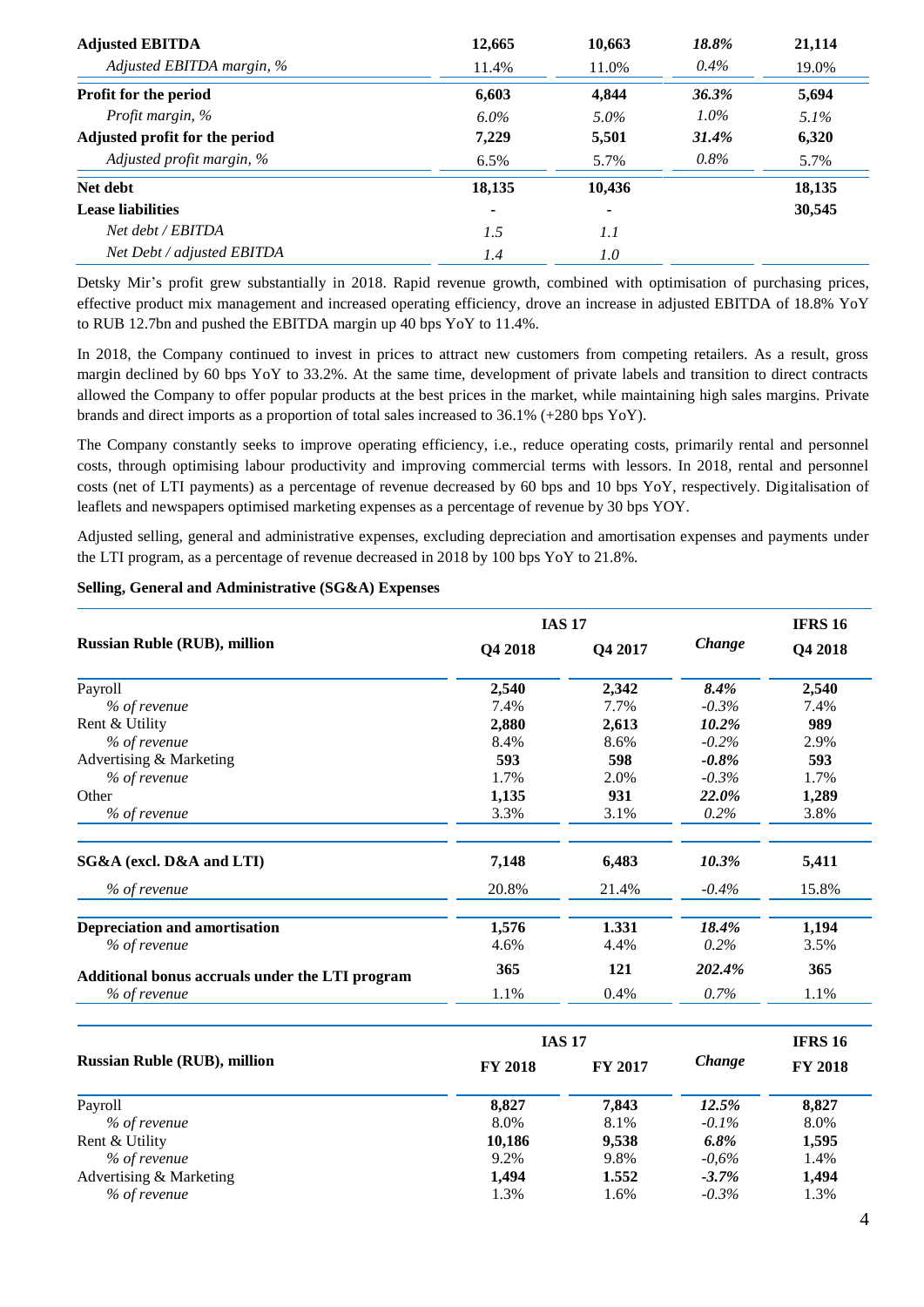| Other                                           | 3,609   | 3,194  | <b>13.0%</b> | 3,752  |
|-------------------------------------------------|---------|--------|--------------|--------|
| % of revenue                                    | 3.3%    | 3.3%   | $0.0\%$      | 3.4%   |
| SG&A (excl. D&A and LTI)                        | 24,116  | 22 127 | $9.0\%$      | 15,668 |
| % of revenue                                    | 21.8%   | 22.8%  | $-1.0\%$     | 14.1%  |
| Depreciation and amortisation                   | 2,113   | 1818   | 16.2%        | 9,100  |
| % of revenue                                    | 1.9%    | 1,9%   | $0.0\%$      | 8.2%   |
| Additional bonus accruals under the LTI program | 783     | 821    | $-4.7\%$     | 783    |
| % of revenue                                    | $0.7\%$ | 0.8%   | $-0.1\%$     | 0.7%   |

Net interest expenses as a percentage of revenue decreased in 2018 by 30 bps YoY, despite the growth in total debt, as a result of reduced interest rates in Russia's capital markets and Detsky Mir's debt refinancing efforts. The weighted average cost of the Company's debt at the end of the reporting period decreased to 9.3% (-100 bps YoY).

The effective income tax rate remained almost unchanged at 18.1% in the reporting period. Offsetting income tax on investments in Bekasovo-1 distribution centre helped keep the rate lower than the established rate of income tax. Depreciation and amortisation costs as a percentage of revenue also remained unchanged in 2018, at 1.9%. The company made a foreign exchange profit of RUB 106m against a loss in 2017.

Adjusted net profit increased in 2018 by 31.4% and amounted to RUB 7.2bn, while net profit growth was 36.3%. This result was due to an increase in EBITDA and a decrease in the effective income tax rate. The adjusted net profit margin increased to 6.5% (+80 bps YoY).

### **Consolidated Cash Flow Statement Highlights**

|                                                                                                                | <b>IAS 17</b>         |                         |                                    | <b>IFRS 16</b>        |  |
|----------------------------------------------------------------------------------------------------------------|-----------------------|-------------------------|------------------------------------|-----------------------|--|
| <b>Russian Ruble (RUB), million</b>                                                                            | <b>O4 2018</b>        | <b>O4 2017</b>          | Change                             | Q4 2018               |  |
| <b>Adjusted EBITDA</b>                                                                                         | 4,633                 | 4,291                   | 8.0%                               | 6,372                 |  |
| Add / (deduct):<br>Change in working capital<br>Net interest and income tax paid<br>Other operating cash flows | (198)<br>(980)<br>340 | 2.040<br>(1,008)<br>361 | $-109.7\%$<br>$-2.8\%$<br>$-6.0\%$ | (386)<br>(991)<br>482 |  |
| Net cash flows generated from operating activities                                                             | 3,795                 | 5,684                   | $-33.2\%$                          | 5,477                 |  |
| Net cash used in investing activities                                                                          | (2,510)               | (1,201)                 | 108.9%                             | (2,510)               |  |
| Net cash generated from financing activities                                                                   | 571                   | (2,571)                 | $-122.2%$                          | (1,111)               |  |
| Net increase/(decrease) in cash $\&$ cash equivalents                                                          | 1,857                 | 1,911                   | $-2.9\%$                           | 1,857                 |  |

|                                                       |                | <b>IAS 17</b>  |           | <b>IFRS 16</b> |  |
|-------------------------------------------------------|----------------|----------------|-----------|----------------|--|
| <b>Russian Ruble (RUB), million</b>                   | <b>FY 2018</b> | <b>FY 2017</b> | Change    | <b>FY 2018</b> |  |
| <b>Adjusted EBITDA</b>                                | 12,665         | 10,663         | 18.8%     | 21,114         |  |
| Add / (deduct):                                       |                |                |           |                |  |
| Change in working capital                             | (7,156)        | (1,123)        | 537.0%    | (7,021)        |  |
| Net interest and income tax paid                      | (2,707)        | (3,168)        | $-14.5%$  | (5,311)        |  |
| Other operating cash flows                            | 688            | 708            | $-2.9\%$  | 830            |  |
| Net cash flows generated from operating activities    | 3,489          | 7,080          | $-50.7\%$ | 9,613          |  |
| Net cash used in investing activities                 | (3,793)        | (1,370)        | 176.9%    | (3,793)        |  |
| Net cash generated from financing activities          | 483            | (5,001)        | $-109.7%$ | (5,640)        |  |
| Net increase/(decrease) in cash $\&$ cash equivalents | 180            | 710            | $-74.7%$  | 180            |  |

In 2018, operating cash flow before changes in working capital increased 18.8% YoY and amounted to RUB 12.7bn. Working capital changes in 2018 decreased to RUB 7.2bn compared to RUB 1.1bn in 2017, mainly due to an increase in receivables because of a change in the calendar of marketing activities vs 2017, as well as significant growth in the share of retro-bonuses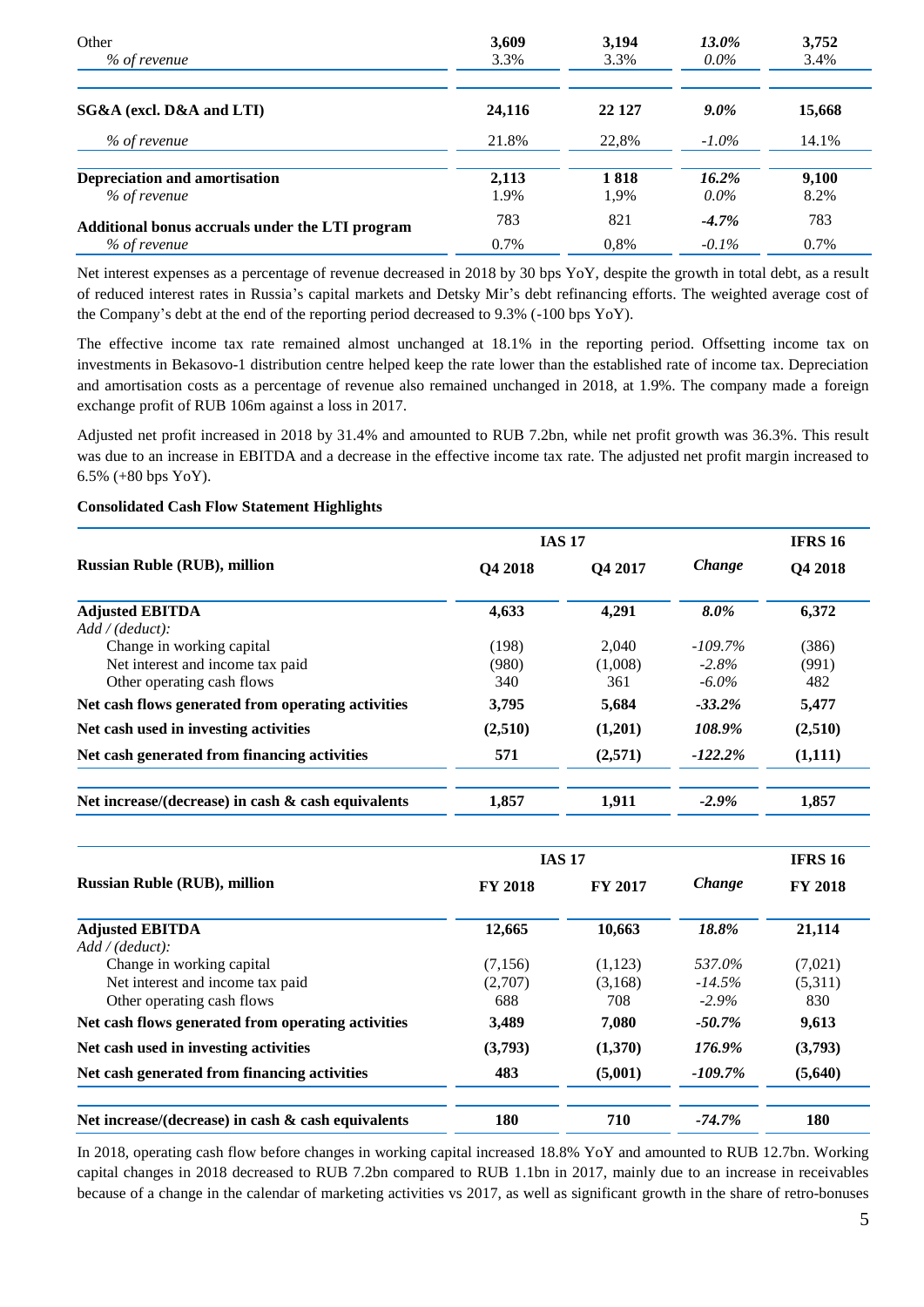from suppliers in December (21.0% in 2018 vs 12.7% in 2017). The net effect of the growth of this investment in working capital amounted to RUB 2.0bn. Additional goods purchased to mitigate potential FX risks had a significant impact on inventories, which ultimately resulted in additional investments in working capital of about RUB 1.6bn. The sum of net interest expenses and income tax in 2018 decreased 14.5% to RUB 2.7bn.

As a result, cash from operations amounted to RUB 3.5bn in 2018 compared to RUB 7.1bn in 2017.

The amount of cash used in investing activities (mainly for acquiring fixed assets) increased to RUB 3.8bn in 2018 compared to RUB 1.4bn in 2017, which was due to the opening of Detsky Mir's Bekasovo-2 distribution centre in the Moscow region. Investments in the opening of the new warehouse amounted to RUB 1.8bn (net of VAT) in 2018. The total area of the logistics complex is 62,000 sq m. Also in February 2017, PJSC DM-Finance (a subsidiary of Sistema PJSFC) fully repaid a loan issued by Detsky Mir in the amount of RUB 1.1bn. Capex for the expansion of the retail chain amounted to RUB 1.0bn (-12.3% YoY).

Cash from financial activities in 2018 amounted to RUB 483m vs an outflow of RUB 5.0bn in 2017. The growth of this indicator is due to the drawdown of cash on opened credit facilities to finance the Company's investment programme and pay dividends.

As of 31 December 2018, the Company's total debt amounted to RUB 21.5bn, including short-term (41.6%) and long-term (58.4%) debt. Net debt is RUB 18.1bn. All of the company's liabilities are in roubles. As of 31 December 2018, the undrawn credit limits on the Company's credit facilities opened with the largest Russian and international banks amounted to RUB 23.2bn. Net debt/adjusted EBITDA increased to 1.4x largely due to investments in opening the Bekasovo-2 distribution centre, as well as due to postponement of the date of payment of interim dividends of RUB 1.1.bn for 9M 2017 to the company's majority shareholder, Sistema PJSFC.

#### **Guidance**

The Company's management team expects to open at least 300 new Detsky Mir stores with IRR of ~40% in the next four years. The Company currently expects that like-for-like sales in Russia may grow faster than the children's goods market as a whole, and remain at single digits due to an increase in the number of cheques in 2019. Another key strategic goal of the Group is boosting operational efficiency and maintaining the adjusted EBITDA margin at double-digit levels in the medium term.

In accordance with the Russian Accounting Standards (RAS), the Company's management will recommend distributing all net profit for 2018 as dividends.

Additional information is available on the Company's corporate website, www.corp.detmir.ru.

### **Conference Call Information**

Detsky Mir's management will host a conference call today at 16:00 (Moscow time) / 13:00 (London time) / 8:00 (New York time) to discuss the Company's FY 2018 Audited IFRS Financial Results.

\*\*\*

The dial-in numbers for the conference call are:

**Russia**  +7495 646 93 15 8 800 500 98 63 (toll-free)

**UK** +44 207 194 37 59 0800 376 61 83 (toll-free)

**USA** +1 646 722 49 16 8442 860 643 (toll-free)

**PIN:** 62 435 204#

The conference call title: "Detsky Mir Group – FY 2018 Audited IFRS Financial Results".

#### **For additional information:**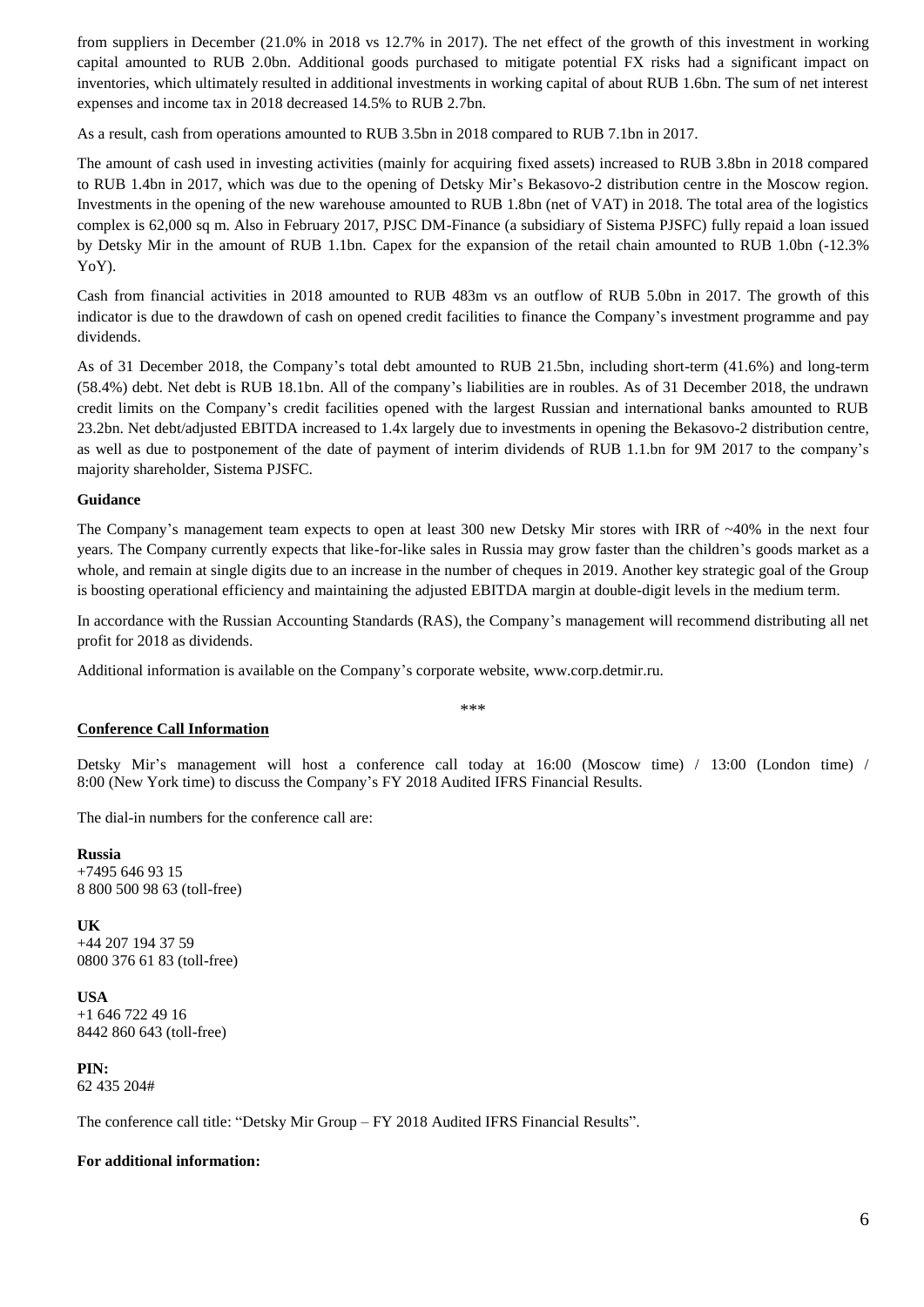**Nadezhda Kiseleva** Head of Public Relations Office: +7-495-781-08-08, ext. 2041 Cell: +7-985-992-78-57 nkiseleva@detmir.ru

**Sergey Levitskiy** Head of Investor Relations Office: +7-495-781-08-08 ext. 2315 Cell: +7-903-971-43-65 slevitskiy@detmir.ru

**Detsky Mir Group** (MOEX: DSKY) is a multi-format retailer and Russia's largest specialized children's goods retailer. The Group comprises the Detsky Mir retail chain, ELC (Early Learning Centre in Russia) and the ABC retail chains, as well as the Zoozavr pet supplies retail chain. The company operates a network of 673 Detsky Mir stores in Russia and Kazakhstan located in 237 cities in Russia and 15 cities in Kazakhstan, as well as 57 ELC and nine ABC stores as of 31 December 2018. The Zoozavr retail chain comprises four stores. Total selling space was approximately 768,000 square meters.

In accordance with the audited Financial Statements under IFRS, Group revenue amounted to RUB 110.9 bn for FY 2017, adjusted EBITDA totaled RUB 12.7 bn and adjusted profit amounted to RUB 7.2 bn.

Detsky Mir Group's shareholder structure as of the date of this announcement is as follows: PJSC Sistema<sup>13</sup> - 52.10%, Russia-China Investment Fund (RCIF)<sup>14</sup> - 14.03%, other shareholders owning less than 5% of the shares - 33.87%.

Lear more at www.detmir.ru, corp.detmir.ru, elc-russia.ru.

#### **Disclaimer**

 $\overline{a}$ 

Some of the information in these materials may contain projections or other forward-looking statements regarding future events or the future financial performance of Detsky Mir. You can identify forward looking statements by terms such as "expect", "believe", "anticipate", "estimate", "intend", "will", "could," "may" or "might" the negative of such terms or other similar expressions. Detsky Mir wishes to caution you that these statements are only predictions and that actual events or results may differ materially. Detsky Mir does not intend to update these statements to reflect events and circumstances occurring after the date hereof or to reflect the occurrence of unanticipated events. Many factors could cause the actual results to differ materially from those contained in projections or forward-looking statements of Detsky Mir, including, among others, general economic conditions, the competitive environment, risks associated with operating in the Russian Federation, rapid technological and market change in the industries Detsky Mir operates in, as well as many other risks specifically related to Detsky Mir and its operations.

*<sup>(13)</sup> Sistema PJSFC is a publicly-traded diversified Russian holding company serving over 150 million customers in the sectors of telecommunications, children's goods retail, paper and packaging, healthcare services, agriculture, high technology, banking, real estate, pharmaceuticals and hospitality. (14) RCIF, an equity fund established by the Russian Direct Investment Fund (RDIF) and China Investment Corporation (CIC), holds its stake in PJSC Detsky Mir through its funds: FLOETTE HOLDINGS LIMITED and EXARZO HOLDINGS LIMITED.*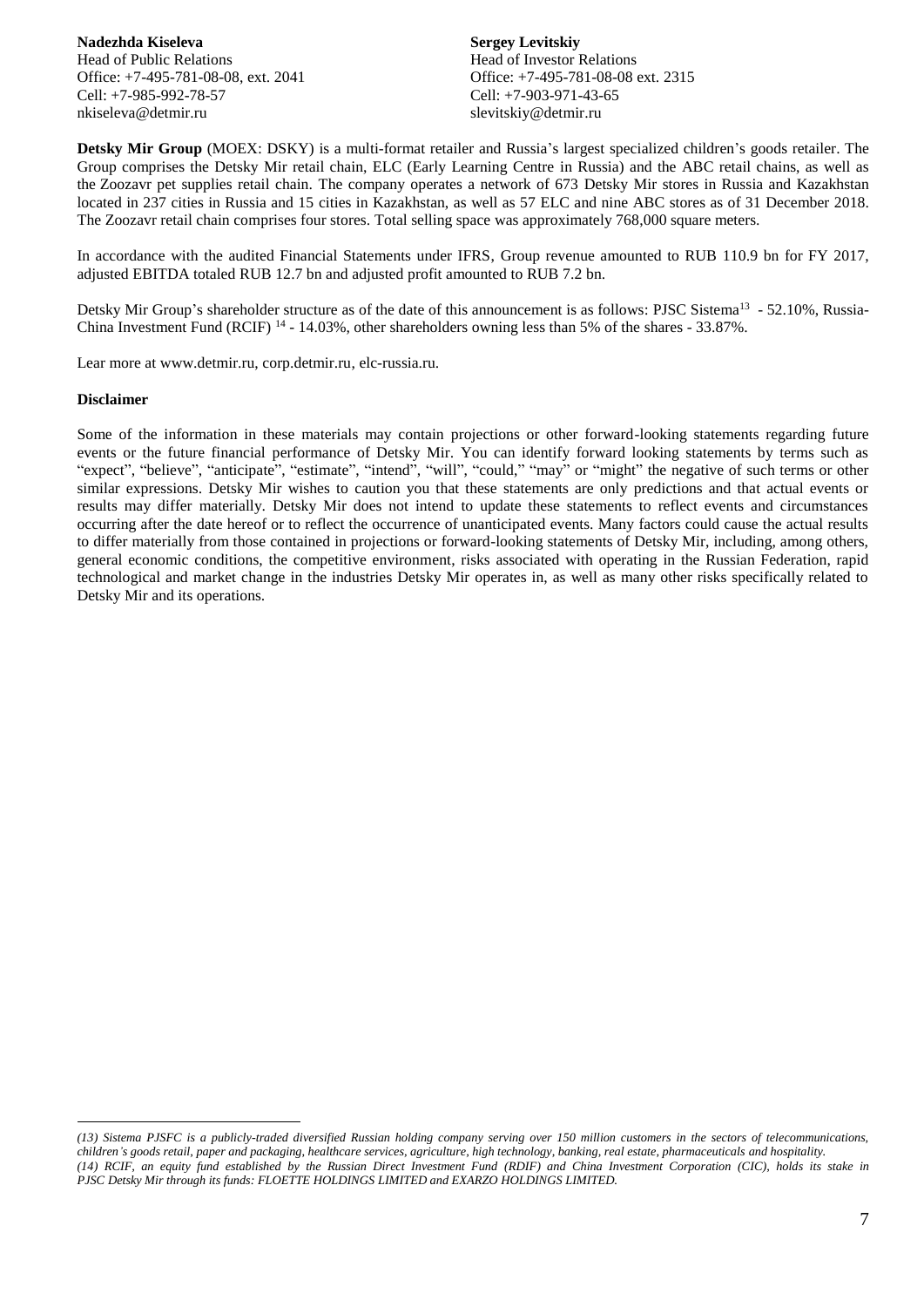# **Приложение А**

*EBITDA* is calculated as profit for the period before income tax expense, foreign exchange loss, finance expense, finance income, depreciation and amortisation, as well as profit from taking control in the subsidiary. *EBITDA margin* is calculated as *EBITDA* for a given period divided by revenue for the same period expressed as a percentage. Our *EBITDA* may not be similar to *EBITDA* measures of other companies; is not a measurement under accounting principles generally accepted under IFRS and should be considered in addition to, but not as a substitute for, the information contained in our consolidated statement of profit and loss. We believe that *EBITDA* provides useful information to investors because it is an indicator of the strength and performance of our ongoing business operations, including our ability to fund discretionary spending such as capital expenditures, acquisitions of businesses and other investments and our ability to incur and service debt. While depreciation and amortization are considered operating costs under IFRS, these expenses primarily represent the non-cash current period allocation of costs associated with long-lived assets acquired or constructed in prior periods. *EBITDA* is commonly used as one of the bases for investors and analysts to evaluate and compare the periodic and future operating performance and value of companies.

*Adjusted EBITDA and Adjusted profit for the period* are used to evaluate the financial performance of the Group. This represents an underlying financial measure adjusted for one-off gains and losses. We believe that adjusted measures provide investors with additional useful information to measure our underlying financial performance, particularly from period to period, because these measures are exclusive of certain one-off gains and losses.

EBITDA and Adjusted EBITDA of the fourth quarter can be reconciled to our consolidated statements of profit and loss as follows:

|                                                                     |         | <b>IAS 17</b> |         |  |
|---------------------------------------------------------------------|---------|---------------|---------|--|
| <b>RUB</b> mln                                                      | Q4 2018 | Q4 2017       | Q4 2018 |  |
| Profit for the period                                               | 2,567   | 2,532         | 3,427   |  |
| Add / (deduct).                                                     |         |               |         |  |
| Finance income                                                      | (2)     | (2)           | (8)     |  |
| Finance expense                                                     | 520     | 438           | 531     |  |
| Profit from taking control in the subsidiary                        |         | -             |         |  |
| Foreign exchange loss                                               | 69      | 89            | 69      |  |
| Income tax expense                                                  | 578     | 625           | 793     |  |
| Depreciation and amortisation                                       | 536     | 488           | 1,194   |  |
| <b>EBITDA</b>                                                       | 4,268   | 4,170         | 6,007   |  |
| Reverse effect of:                                                  |         |               |         |  |
| Additional bonus accruals under the LTI program $\setminus$ (Income |         |               |         |  |
| received from partial termination of employees' right to receive    | 365     | 121           | 365     |  |
| shares under the LTI program)                                       |         |               |         |  |
| <b>Adjusted EBITDA</b>                                              | 4,633   | 4,291         | 6,372   |  |

Adjusted profit for the period of the fourth quarter can be reconciled to our consolidated statements of profit and loss as follows:

|                                                                                                                                                                                                   | <b>IAS 17</b> | <b>IFRS 16</b> |         |
|---------------------------------------------------------------------------------------------------------------------------------------------------------------------------------------------------|---------------|----------------|---------|
| <b>RUB</b> mln                                                                                                                                                                                    | Q4 2018       | <b>O4 2017</b> | Q4 2018 |
| Profit for the period                                                                                                                                                                             | 2,567         | 2,532          | 3,427   |
| Reverse effect of:                                                                                                                                                                                |               |                |         |
| Additional bonus accruals under the LTI program $\setminus$ (Income<br>received from partial termination of employees' right to receive<br>shares under the LTI program) with related tax effects | 292           | 97             | 292     |
| Adjusted profit for the period                                                                                                                                                                    | 2,859         | 2,628          | 3,719   |